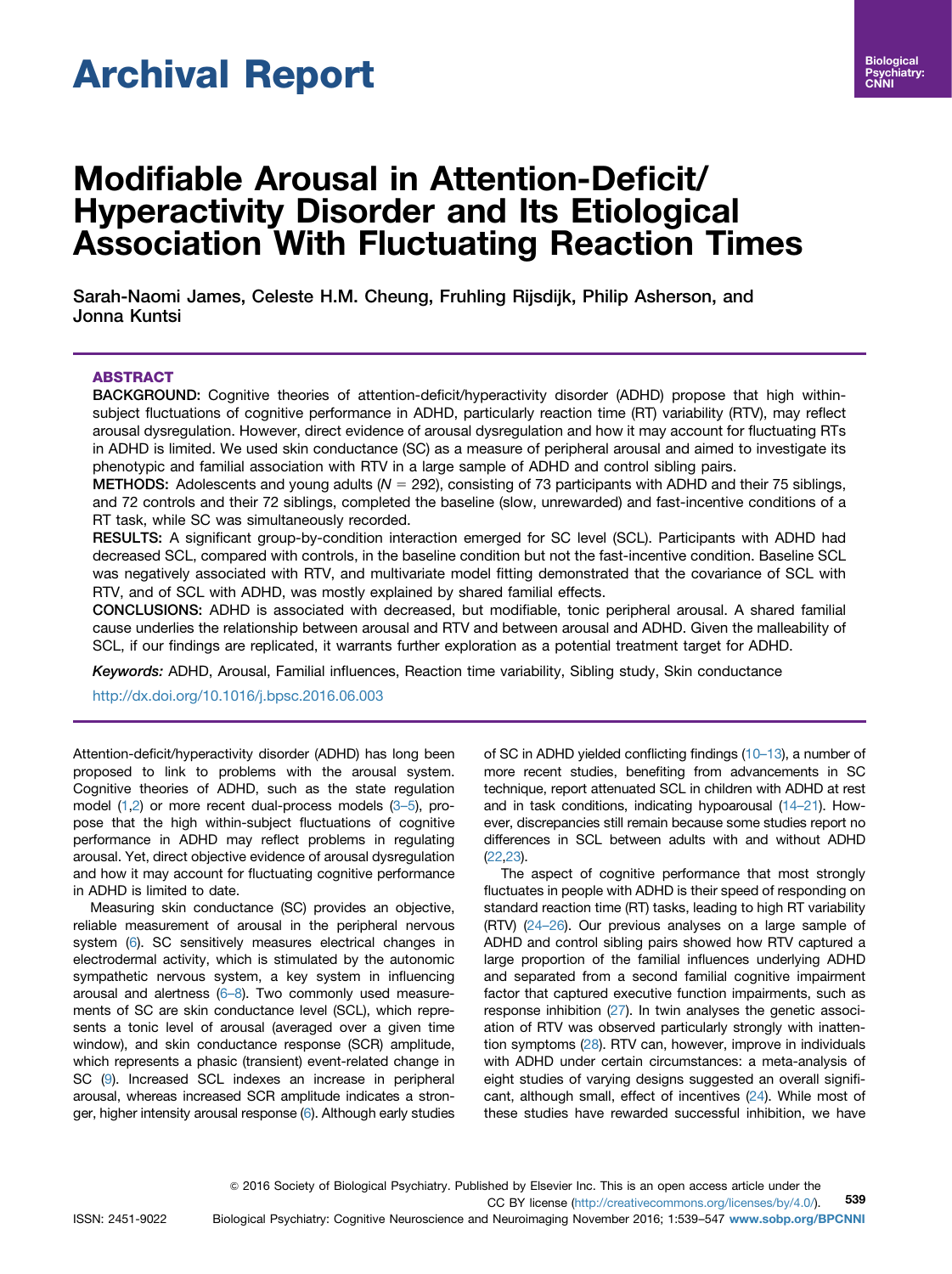examined the effects of rewarding specifically on a reduction in RTV and have further combined the effects of rewards with a faster event rate, to maximize potential RTV improvement. Under such conditions, using the Fast task, we have consistently observed ADHD-sensitive improvement in RTV from baseline to a fast-incentive condition ([25](#page-7-0),[29,30\)](#page-7-0).

Applying SC measurement in a study on ADHD, O'Connell et al. [\(31\)](#page-7-0) investigated performance on a sustained attention to response task. SC was measured before and after taking part in either self-alert training, whereby participants learned to modulate their own arousal levels, transiently increasing their arousal at regular intervals with the aim of reducing momentary lapses of attention, or a placebo training condition. Compared with pretraining performance, ADHD and control adult participants with the alertness training had increased SCR, indicating increased transient arousal; had a more consistent RTV over testing sessions; and made fewer commission errors. Contrarily, ADHD participants and controls in the placebo training condition, who were not taught to modulate their arousal levels, had decreased SCR with time, indicating a decrease in stimulus-related arousal, as well as increased RTV, compared with their pretraining performance. Although the investigators did not report correlations between SC and the cognitive performance measures, they note that SC and RTV followed a similar pattern: block-by-block increases in RTV were accompanied by gradual decreases in SCR, indicating a drop in arousal response over time ([31](#page-7-0)).

We aimed to perform a detailed investigation of SC as an objective measure of peripheral arousal, and its potential association with fluctuating RTs in a large sample of ADHD and control sibling pairs. First, we aimed to investigate if people with ADHD differ from controls in SCL and SCR amplitude during baseline (slow, unrewarded) RT performance. Second, we aimed to test if a fast-incentive condition increases SC-indexed arousal, and if it does, whether it increases more in the ADHD group than in the control group. Third, for the SC variables that show group differences, we aimed to investigate their familial association with RTV and ADHD diagnosis, using sibling model fitting analyses, and to consider specific causal models that may explain the relationships that emerge.

# METHODS AND MATERIALS

# Sample

Participants are members of the Sibling EEG Follow-Up Study (SEFOS) [\(32](#page-7-0)–34), which investigates neurophysiological and cognitive measures in a follow-up sample of ADHD and control sibling pairs. ADHD and control participants who had taken part in our previous research [\(27,35](#page-7-0)) were invited to take part in this study. ADHD participants were included if they had ADHD in childhood and met DSM-IV criteria for any ADHD subtype at follow-up. Exclusion criteria included  $IQ < 70$ , autism, epilepsy, brain disorders, and any genetic or medical disorder associated with externalizing behaviors that might mimic ADHD. The investigation was performed in accordance with the latest version of the Declaration of Helsinki.

From the original follow-up sample of 404 participants, 311 had SC measured (because SC data collection only started

after initial participants had already been assessed). We excluded from the analyses 10 ADHD participants [SC equipment failure ( $n = 9$ ), extreme drowsiness ( $n = 1$ )] and 9 control participants [SC equipment failure  $(n = 8)$  and met ADHD criteria based on parent report  $(n = 1)$ ]. The final sample consisted of 73 ADHD probands [mean (SD) age, 18.3 (2.9) years; 87% male], 75 siblings of ADHD probands [mean age, 18.3 (2.9) years; 48% male], 72 controls [mean age, 17.48 (1.8) years; 94% male], and 72 control siblings [mean age, 17.11 (2.4) years; 68% male].

For the ADHD control group differences analyses (aims 1 and 2), both members of control sibling pairs formed the control group ( $n = 144$ ); siblings of ADHD probands were excluded unless they had an ADHD diagnosis themselves. For these analyses, the ADHD and control groups did not differ in sex ( $\chi^2$  = 1.64,  $p < .20$ ) but did differ in age (t = 0.54, p = .04) and IQ ( $t = 6.01$ ,  $p < .001$ ). In all these analyses we included age as a covariate, and in additional analyses we added IQ as a second covariate. For the model fitting analyses (aim 3), all participants were included and differed in age  $(t = 1.97,$  $p = .05$ ), sex ( $\chi^2 = 35.2$ ,  $p < .01$ ), and IQ (t = 22.46,  $p < .01$ ). In these analyses we therefore used age and sex as covariates, with additional analyses also including IQ as a further covariate. All participants were of European Caucasian descent.

# **Procedure**

The Fast task was administered as part of a longer assessment session at the research center. For participants prescribed stimulants, a 48-hour ADHD medication-free period was required. Participants abstained from caffeine, smoking, and alcohol on the day of testing. Face-to-face or telephone clinical interviews were administered to the parent of each ADHD proband shortly before or after the participant's assessment.

#### Measures

IQ. The vocabulary and block design subtests of the Wechsler Abbreviated Scale of Intelligence [\(36\)](#page-7-0) were administered to all participants to derive an estimate of IQ.

ADHD Diagnosis. The Diagnostic Interview for ADHD in Adults (DIVA) ([37](#page-7-0)), a semistructured interview based on the DSM-IV criteria, was conducted with the parent for current symptoms only, because in all cases a clinical and research diagnosis of combined type ADHD had already been established [\(35\)](#page-7-0). The Barkley's Functional Impairment Scale [\(38\)](#page-7-0) was used to assess functional impairments commonly associated with ADHD in five areas of their everyday life. Each item ranges from 0 (never or rarely) to 3 (very often). Participants were classified as affected, if they scored a yes on six or more items on the Diagnostic Interview for ADHD in Adults for either inattention or hyperactivity-impulsivity based on parent report, and scored  $\geq$  on two or more areas of impairments on the Barkley's Functional Impairment Scale, rated by their parent.

# The Fast Task

The slow-unrewarded (baseline) condition consists of 72 trials, which followed a standard warned four-choice RT task. Four empty circles (warning signals, arranged horizontally) first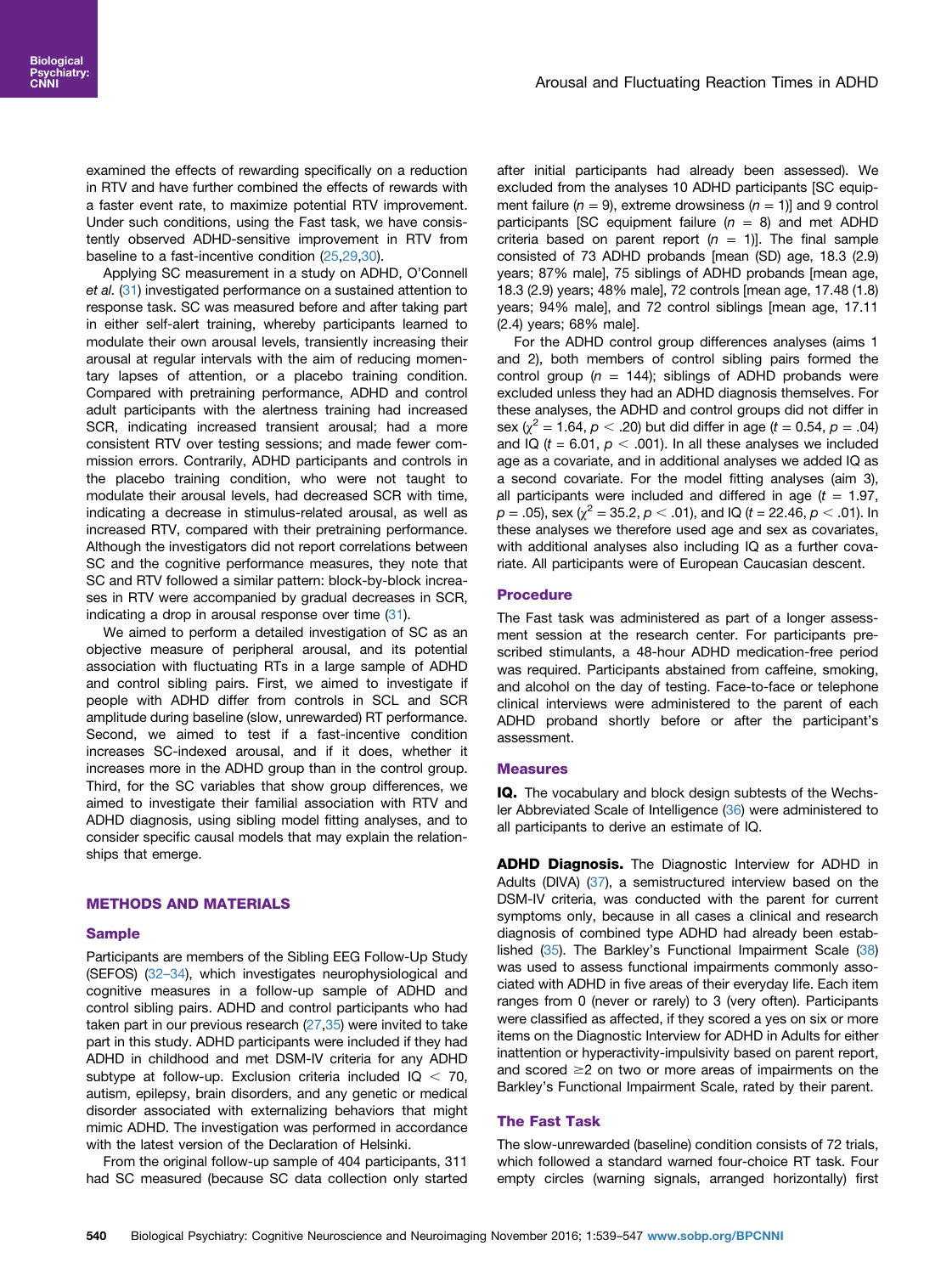appeared for 8 seconds, after which time one of them (the target) was colored in. Participants were asked to press the response key that directly corresponded to the position of the target stimulus. After a response, the stimuli disappeared from the screen, and a fixed intertrial interval of 2.5 seconds followed. Speed and accuracy were emphasized equally in the task instructions. If the participant did not respond within 10 seconds, the trial terminated. A comparison condition of 80 trials with a fast event rate (fore-period of 1 second) and incentives followed the baseline condition [\(29](#page-7-0)). The fastincentive condition is always administered after the baseline condition. SC measures and cognitive performance measure (RTV) from each condition was included in this analysis. Owing to the longer fore-period in the slow condition, the two conditions were not matched on task length, but they were matched on the number of trials. We analyzed RTV and SC performance both on the full slow condition and between three 4-minute length-matched segments [\(Supplemental Tables S1](#page-6-0) and [S2](#page-6-0)) ([29\)](#page-7-0).

**Skin Conductance.** SC data were measured by attaching a pair of reusable 8-mm-diameter silver-silver chloride electrodes on the palm of the hand (thenar eminence and hypothenar eminence) of the participant's nondominant hand at the start of the testing session. A nonsaline gel was used to increase impedance and to help establish an electrical signal. A constant imperceptible voltage (0.5 V) was applied.

SC was recorded using PSYCHLAB SC5 24-bit equipment system, which has an absolute accuracy of  $\pm 0.1$  microsiemen (PSYCHLAB, London, UK). The SC5 was connected to a computer to run the PSYCHLAB software, where were monitored, recorded in real time, and automatically digitized. Stimulus onset and participant response events were recorded on a common timeline, which enabled SC activity to be stimulus locked.

SC data values were calculated using a SC system that is based on a SC sigmoid-exponential model that allows the tonic measure of SCL to be disentangled from phasic, stimulusassociated SCRs and further allows the decomposition of overlapping SCRs [\(6,9,](#page-6-0)[39](#page-7-0),[40](#page-7-0)). This system, therefore, is appropriate to use in conditions with long and short interstimulus intervals [\(41\)](#page-7-0). The statistical model was applied to each condition, as a whole. SCR amplitude (change in SC from the baseline to the highest point of the SCR) was derived from this method and was calculated on a trial-by-trial basis. The criteria for the smallest SCR were set at 0.02 microsiemen. Means of SC variables (SCL and SCR amplitude) were calculated per participant, across each condition.

# Analyses

**Covariates.** Age was used as a covariate in all analyses. Analyses were initially performed without controlling for IQ, but we subsequently reran all analyses with IQ as a covariate to examine IQ effects. Sex was not included as a covariate in the group analyses to avoid controlling for ADHD status ([32](#page-7-0)). Instead, we explored the effect of sex by rerunning all analyses with the female participants ( $n = 15$ ) removed; the pattern of results remained the same (results are available on request). Analyses were rerun using anxiety and depression scores from the Clinical Interview Schedule-Revised [\(42\)](#page-7-0) as additional

covariates to investigate their confounding effects, but the significance of the results did not change ([Supplemental Table S6\)](#page-6-0). All variables were skewed and transformed using the optimized minimal skew (lnskew0) command in Stata version 11.1 (Stata Corp., College Station, TX). Tests assessing sphericity and equality of variances were performed to ensure that assumptions were met.

ADHD-Control Group Comparisons. To test for main effects of group (ADHD vs. controls), condition (baseline vs. fast-incentive), and interactions for SC variables and RTV, the data were analyzed using random intercept models and logistic regression in Stata. The random intercept model is a multilevel regression model that can be used as an alternative to analysis of covariance to control for genetic relatedness (where both siblings from a pair are included in analyses) in a repeated-measures design, using a robust cluster command to estimate standard errors [\(32,43](#page-7-0),[44](#page-7-0)).

Structural Equation Modeling on Sibling Data. Structural equation modeling in OpenMx ([45\)](#page-7-0) was used on sibling-pair data to decompose the variance of traits into etiological factors. Whereas in twin studies comparison between monozygotic and dizygotic twin pairs enables estimation of additive genetic, shared environmental, and nonshared environmental influences, sibling pairs (all sharing 50% of their alleles and 100% of the environment they grow up in) only enable estimation of the combined effects of additive genetic and shared environmental influences (familial [F] effects). In addition to F effects, nonshared effects (NE) are estimated, representing effects due to nonshared environment/ genes as well as possible measurement error.

Multivariate modeling on sibling data uses the additional cross-sib cross-trait information to decompose the observed phenotypic correlation (Rph) between traits into etiological factors. Similar sibling design analyses have been previously performed by our group [see [\(46\)](#page-7-0) for a more detailed description and rationale of the analysis]. In addition, by using the correlations between the F and NE factors, and the standardized estimates, we calculated the extent to which the Rph between any two variables is due to F (Rph-F) and NE (Rph-NE).

Phenotypic Correlations. Before FNE modeling (described in the section above), sibling correlations were estimated from a constrained correlation model to give maximum likelihood estimates of correlations between the traits within and across pairs while applying some constraints. Applied constraints reflect the assumptions of the familial model, that is, that phenotypic correlations across traits within individuals are the same across siblings and that cross-trait cross-sibling correlations are independent of sibling order. Variables used in the sibling model fitting were selected by running phenotypic correlations on variables that showed group differences, and only variables that had a significant relationship with RTV were further analyzed.

Phenotypic Mediation Model. To further investigate a more etiological model that may account for the relationship between SC variables that are associated with both RTV and ADHD, and given the theoretical scope that RTV (an observed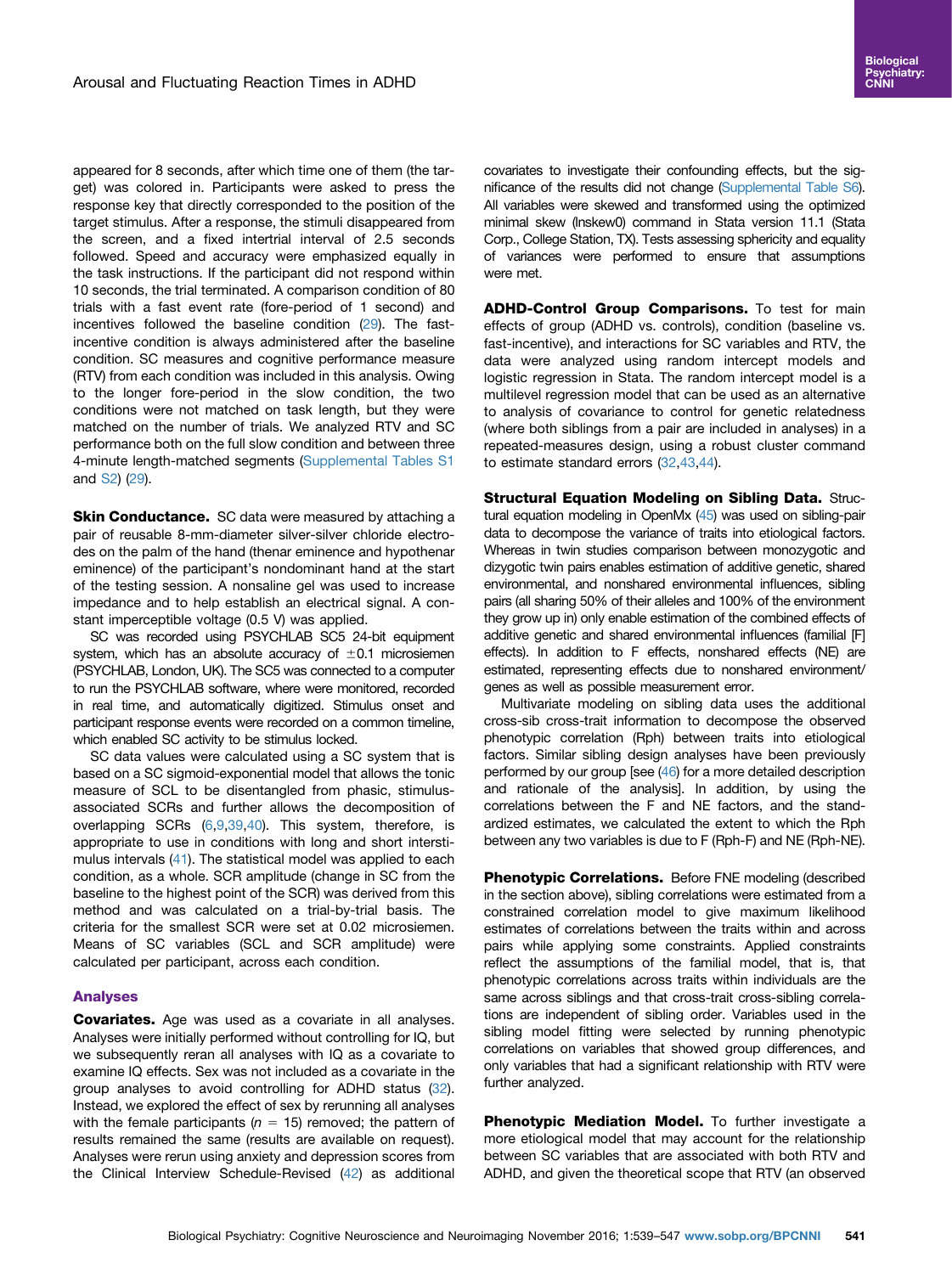behavioral response) may reflect hypoarousal (an internal physiological process), we hypothesized that RTV may mediate the relationship between SC-indexed arousal and ADHD. A phenotypic mediation model was fitted with SC variables that may be causally associated with both RTV and ADHD. Significant (partial) mediation occurs when a third variable explains some of the association between two other variables [\(47\)](#page-7-0). The phenotypic mediation model was specified to account for the sibling-structure and selected nature of the data using similar constraints as the correlation model described above. The phenotypic relationship across traits within individuals is specified by means of causal paths, which were constrained to be equal across siblings. The sibling-structure was accounted for by specifying correlational paths across sibling variables.

Ascertainment Correction. To account for the selected nature of the sample (selection on ADHD probands), the selection variable (ADHD status) was included in all models with its variables fixed to population-known values. In the correlation and mediation model this involves fixing the sibling correlation for ADHD status to 0.40 and in the FNE models fixing  $F$  to 0.40, representing 80% genetic variance (in case shared environment  $= 0$ ). In addition, the threshold on ADHD liability was fixed to a z value of 1.64 to correspond to a population prevalence of 5% [see Rijsdijk et al. [\(48\)](#page-7-0) for further explanation and validation of this approach].

# RESULTS

#### ADHD-Control Group Comparisons

For SCL data, a random intercept model indicated a significant main effect of condition ( $z = 8.95$ ,  $p = .01$ ) and group-bycondition interaction ( $z = 1.89$ ,  $p = .04$ ), but no main effect of group ( $z = .19$ ,  $p = .85$ ) (Figure 1A). Post hoc regression analyses revealed that compared with controls, individuals with ADHD showed significantly lower SCL in in the baseline condition ( $t = -5.64$ ,  $p < .001$ ), but not in the fast-incentive condition ( $t = 1.10$ ,  $p = .27$ ) ([Table 1](#page-4-0)). Both ADHD and control groups had a significant within-group increase from the baseline to fast-incentive condition ( $t = 7.52$ ,  $p < .01$ ;  $t =$ 6.44,  $p < .01$ , respectively), but the ADHD group had a greater increase than controls ( $t = 1.94$ ,  $p < .05$ ).

For SCR amplitude data, a random intercept model showed no significant main effects of group  $(z = .46, p = .61)$ , condition ( $z = .42$ ,  $p = .28$ ) or group-by-condition interaction  $(z = .69, p = .51)$  (Figure 1B).

All group analyses were rerun with IQ as a covariate, but the significance of results remained unchanged. Analyses were rerun using three length-matched segments from the baseline condition and testing them separately against the fast-incentive condition, but the significance of results did not change ([Supplemental Tables S1](#page-6-0) and [S2](#page-6-0)). Although our sample had a 48-hour medication-free period, to explore the longer-term use of medication, we ran the following additional analyses: 1) SC comparison tests between unmedicated and medicated participants with ADHD, 2) using current stimulant medication as an additional covariate, and 3) analyses in unmedicated participants only. The significance of results did not change in any additional analyses ([Supplemental Tables S3](#page-6-0), [S4](#page-6-0), and [S5](#page-6-0)).

We ran additional phenotypic correlations to examine the SCL-RTV and SCR-RTV relationship in ADHD and control groups separately [\(Supplemental Table S7\)](#page-6-0). In the baseline condition, lower SCL significantly predicted higher RTV in the ADHD group  $(r = -.31, p < .01)$ , but this correlation did not reach significance in the control group  $(r = -.12, p = .15)$ , and Fisher's z test indicated that the correlations between the groups differed from one another at a trend level  $(z = -1.37, p = .08)$ . In the fastincentive condition, the RTV-SCL correlations were not significantly different between the groups  $(z = -.97, p = .16; r = -.29,$  $p < .01$  in the ADHD group;  $r = -.16$ ,  $p = .06$  in the control group). There were no significant SCR-RTV correlations.

#### Familial Association Between SCL, RTV, and ADHD

Given that SCL showed a significant group-by-condition interaction, a significant correlation with RTV with large effect

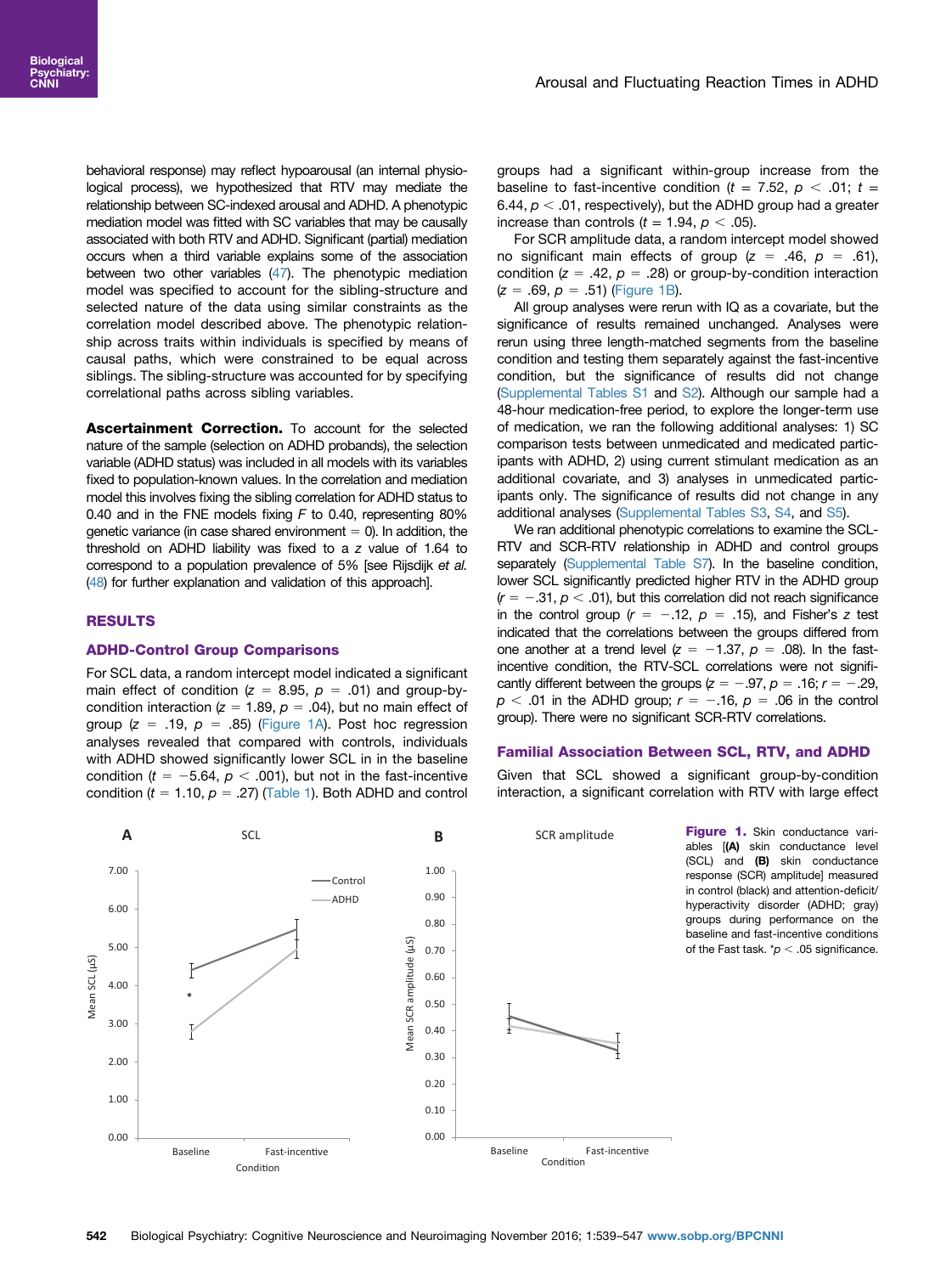|                             | Control        | <b>ADHD Probands</b> | Group Comparisons |        | Effect Size of Group Comparison |                          |
|-----------------------------|----------------|----------------------|-------------------|--------|---------------------------------|--------------------------|
|                             |                |                      | t/F               | р      | Cohen's d                       | Cohen's d: IQ Controlled |
| Demographic Characteristics |                |                      |                   |        |                                 |                          |
| Male sex, %                 | 81             | 87                   | 1.64              | .20    |                                 |                          |
| IQ, Mean (SD)               | 109.60 (12.52) | 98.60 (14.50)        | 601.00            | < 0.01 |                                 |                          |
| Age, Years, Mean (SD)       | 17.30 (2.15)   | 18.30 (2.90)         | 0.54              | .60    |                                 |                          |
| RTV, Mean (SD)              |                |                      |                   |        |                                 |                          |
| <b>Baseline</b>             | 3.80(0.40)     | 4.70 (0.80)          | 6.59              | .001   | $-1.20$                         | $-0.95$                  |
| Fast-Incentive              | 3.33(0.60)     | 3.70 (0.70)          | 1.49              | .14    | $-0.90$                         | $-0.90$                  |
| SCL, Mean (SD)              |                |                      |                   |        |                                 |                          |
| <b>Baseline</b>             | 1.84(0.30)     | 1.56(0.30)           | $-5.64$           | .001   | 0.72                            | 0.67                     |
| Fast-Incentive              | 3.20(2.00)     | 3.70(2.10)           | 1.10              | .27    | $-0.17$                         | $-0.15$                  |
| SCR Amplitude, Mean (SD)    |                |                      |                   |        |                                 |                          |
| <b>Baseline</b>             | 0.41(0.30)     | 0.45(0.60)           | 1.32              | .20    | $-0.06$                         | $-0.06$                  |
| Fast-Incentive              | 0.34(0.20)     | 0.32(0.23)           | 0.07              | .91    | 0.05                            | 0.03                     |

# <span id="page-4-0"></span>Table 1. Descriptive Statistics of Sex, IQ, Age, RTV, and SC Measures and Group Comparisons Between the Control and ADHD Group

Age has been controlled for in the analyses on SC and RT variables. Cohen's effect sizes (d) are presented without and with IQ as a covariate. Group means of transformed data and subsequent group comparison tests are listed.

ADHD, attention-deficit/hyperactivity disorder; RT, reaction time; RTV, reaction time variability; SC, skin conductance; SCL, skin conductance level; SCR, skin conductance response.

sizes and the biggest significant group difference in the baseline condition, we next investigated the phenotypic and etiological overlap between SCL, RTV, and ADHD in the baseline condition. The maximum likelihood phenotypic, cross-sibling, and cross-sibling-cross-trait correlations across SCL, RTV, and ADHD are presented in Table 2.

Sibling-pair multivariate model fitting was performed to decompose variance/covariance of traits into etiological factors F and NE [\(Figure 2](#page-5-0)). We calculated the extent to which the phenotypic correlation between any two variables is due to F (Rph-F) and NE (Rph-NE) and express these contributions as a percentage [\(Table 3\)](#page-5-0). Shared familial influences accounted for 55% of the total phenotypic correlation between SCL and ADHD, 94% of the phenotypic correlation between SCL and RTV, and 59% of the phenotypic correlation between ADHD and RTV.

## Table 2. Maximum-Likelihood Phenotypic, Cross-Sibling and Cross-Sibling Cross-Trait Correlations Across Baseline SCL, RTV, and ADHD

| Correlations                              | R                | 95% CI           |
|-------------------------------------------|------------------|------------------|
| Phenotypic Correlations Within Individual |                  |                  |
| <b>SCL-RTV</b>                            | $-.15^{a}$       | $(-0.23, -0.01)$ |
| <b>SCL-ADHD</b>                           | $-.31^a$         | $(-0.42, -0.19)$ |
| RTV-ADHD                                  | .35 <sup>a</sup> | (0.23, 0.46)     |
| <b>Cross-Sibling Correlations</b>         |                  |                  |
| SCL                                       | .26 <sup>a</sup> | (0.07, 0.40)     |
| <b>RTV</b>                                | .26 <sup>a</sup> | (0.10, 0.40)     |
| <b>ADHD</b>                               | Fixed .40        |                  |
| Cross-Sibling-Cross-Trait Correlations    |                  |                  |
| <b>SCL-RTV</b>                            | $-.15^{a}$       | $(-0.24, -0.01)$ |
| <b>SCL-ADHD</b>                           | $-.14^{a}$       | $(-0.27, -0.02)$ |
| RTV-ADHD                                  | .20 <sup>a</sup> | (0.07, 0.30)     |
| $\overline{a}$                            | $\sim$           |                  |

ADHD, attention-deficit/hyperactivity disorder; CI, confidence interval; RTV, reaction time variability; SCL, skin conductance level.  ${}^{a}p$  < .05.

## Phenotypic Mediation Model

Given the significant phenotypic and familial relationship of baseline SCL with RTV and with ADHD, we tested whether baseline RTV mediated the relationship between baseline SCL and ADHD status. In the mediation model, the causal paths specified were all significant, and partial mediation by RTV was indicated ([Figure 3\)](#page-5-0). However, model fit statistics demonstrate that the causal mediation model was not a good fit (Bayesian information criterion  $= 2511$ , root mean square error of approximation  $= 0$ ), which is demonstrated by a significant  $\chi^2$  statistic (- $\Delta \chi^2$  = -70.09,  $\Delta df = 1, p < .01$ ).

# **DISCUSSION**

In a large sibling study of 292 participants, we show that tonic peripheral arousal, indexed with SCL, is decreased in young people with ADHD during performance on a baseline RT task but normalizes in a faster condition with incentives, indicating modifiable arousal dysregulation in ADHD. We further show that a substantial degree of familial sharing accounts for the significant phenotypic associations between SCL and RTV and between SCL and ADHD.

The SC measure associated with ADHD was SCL. Lower SCL during baseline RT performance indicated a lower tonic level of peripheral arousal in individuals with ADHD, consistent with accounts of hypoarousal [\(14](#page-6-0)–16,[21,49\)](#page-6-0). No group differences emerged for SCR amplitude. Although SCL and SCR are commonly used measurements of SC, they are thought to index different processes ([50](#page-7-0)). For example, neuroimaging studies show that the activity of the ventromedial prefrontal cortex and orbitofrontal cortex is associated with SCL [\(51\)](#page-7-0), whereas anterior prefrontal cortex and limbic regions are associated with SCR ([50,51\)](#page-7-0). Our results, therefore, suggest that although the processes involved in tonic level of peripheral arousal (SCL) are impaired in individuals with ADHD during baseline performance, the processes involved in the phasic,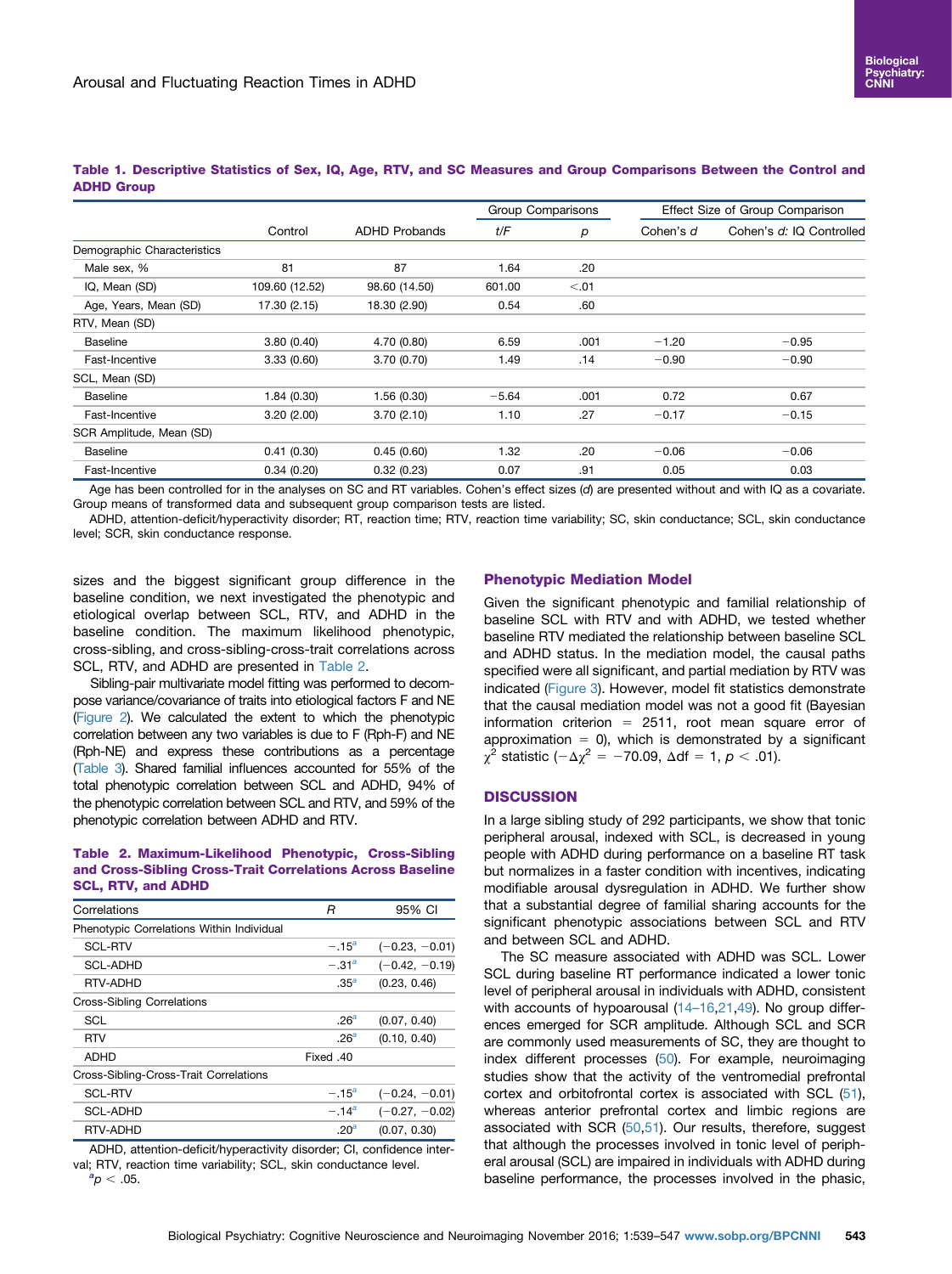<span id="page-5-0"></span>

Figure 2. Standardized solution of the full correlated factor model across skin conductance level (SCL), reaction time variability (RTV), and attentiondeficit/hyperactivity disorder (ADHD) in the baseline condition. Solid lines and asterisks depict significant paths ( $p \le .05$ ) and dotted lines depict nonsignificant paths ( $p > .05$ ). Confidence intervals are indicated in parentheses. F, familial effects; NE, nonshared effects.

discrete, arousal response elicited by stimulus onset (SCR amplitude) are not affected. The separation that we observed between SCL and SCR amplitude in their association with ADHD is also supported by studies suggesting that treatment with methylphenidate, an effective medication used to reduce ADHD symptoms, is associated more directly with increased SCL arousal ([12](#page-6-0),[21,52\)](#page-7-0).

Tonic peripheral arousal (SCL) normalized in the ADHD group in the fast-incentive condition, as indicated by a significant group-by-condition interaction and lack of a group difference in the fast-incentive condition. The malleability of SCL is in line with results of modifiable SC-indexed arousal [\(16,](#page-6-0)[21](#page-7-0),[31\)](#page-7-0) and resembles the pattern observed for RTV ([30](#page-7-0)). The overall pattern of findings is therefore suggestive of an arousal dysregulation rather than stable hypoarousal, in individuals with ADHD.

To investigate the familial association between SCL and RTV directly, we focused on the baseline condition that is



Figure 3. Reaction time variability (RTV) as a mediator of skin conductance level (SCL) and attention-deficit/hyperactivity disorder (ADHD) in the baseline condition. Solid lines and asterisks depict significant paths  $(p \le .05)$ , and dotted lines depict nonsignificant paths ( $p > .05$ ). Confidence intervals are indicated in parentheses.

most sensitive to ADHD. The SCL-RTV correlation was largely (94%) accounted for by shared familial influences, demonstrating that the association of underarousal with attentional fluctuations is mostly due to overlapping familial effects. Of the familial influences on RTV, half were correlated with those on SCL, indicating that peripheral arousal captures half of the familial influences that contribute to the attentional fluctuations. These findings are in line with theories linking RTV to arousal dysregulation [\(4](#page-6-0)[,29,](#page-7-0)53–[56\)](#page-7-0). However, because half of the familial influences on RTV were not correlated with those on SCL, this implies there are also nonoverlapping, distinct, familial influences that contribute to RTV, in line with a multifactorial etiology of increased RTV [\(53\)](#page-7-0).

We further investigated the familial association between SCL and ADHD and found that shared familial effects accounted for 59% of the phenotypic correlation between them, providing further support for an etiological link between underarousal and ADHD. Of the familial influences on ADHD, a third correlated with those on SCL, demonstrating that peripheral arousal captures a third of the familial influence contributing to ADHD. However, two thirds of the familial influences on ADHD did not correlate with those on SCL, implying that there are also nonoverlapping familial influences that contribute separately to ADHD. These findings are in agreement with the view that arousal dysregulation is not the only contributing factor to ADHD, in line with the multifactorial nature of ADHD (3–[5,](#page-6-0) 55–[57\)](#page-6-0).

In a novel attempt to investigate the causal pathways that underlie the phenotypic relationship between SCL-indexed arousal, RTV, and ADHD, we fitted a model that tests whether

Table 3. Phenotypic Correlations (Rph) and the Phenotypic Correlations due to Familial Effects (Rph-F) and Nonshared Effects (Rph-NE) Across SCL, RTV, and ADHD

|                | Rph                      | Rph-F            | Rph-NE           |  |  |
|----------------|--------------------------|------------------|------------------|--|--|
|                | (95% CI)                 | (% Contribution) | (% Contribution) |  |  |
| <b>SCL-RTV</b> | $-0.15^a$ (-0.25, -0.02) | $-0.14(94)$      | $-0.01(6)$       |  |  |
| SCL-ADHD       | $-0.31a$ (-0.39, -0.16)  | $-0.17(59)$      | $-0.14(41)$      |  |  |
| RTV-ADHD       | $0.35^a$ (0.23, 0.45)    | 0.20(57)         | 0.15(43)         |  |  |

ADHD, attention-deficit/hyperactivity disorder; CI, confidence interval; RTV, reaction time variability; SCL, skin conductance level.  ${}^{a}p < .05$ .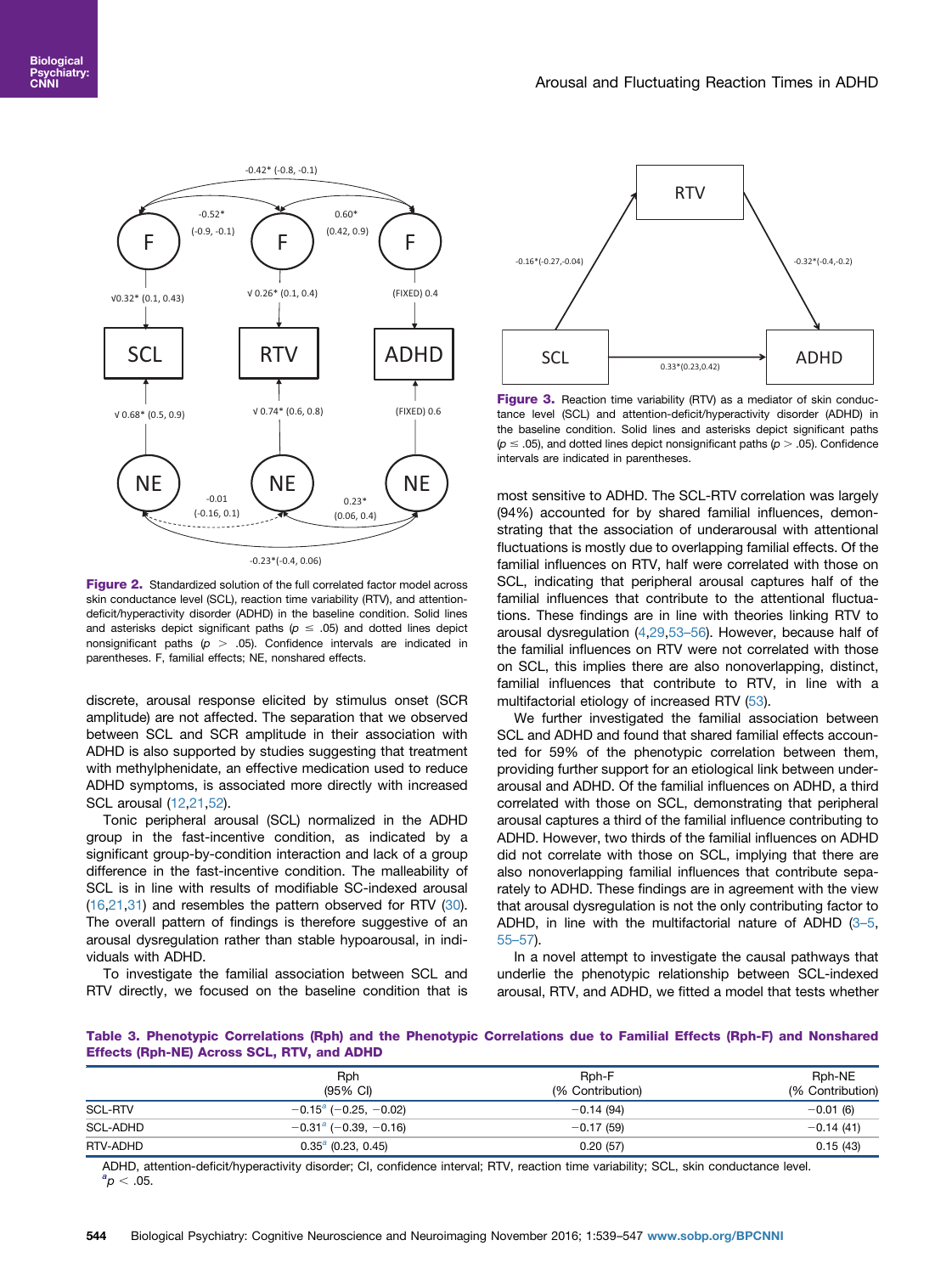<span id="page-6-0"></span>there are causal pathways from 1) SCL to RTV and 2) RTV to ADHD and 3) whether RTV mediates the association between SCL-indexed arousal and ADHD, or whether there is a direct causal pathway from SCL to ADHD. The mediation and causal paths between all variables were significant, suggesting that there are two pathways from SCL-indexed arousal to ADHD: an indirect causal pathway from arousal to RT fluctuations to ADHD and a direct casual pathway from arousal to ADHD. Overall, our statistical model is consistent with ADHD theories that suggest a role for arousal dysregulation in the etiology of ADHD and the observed lapses of attention  $(3-5)$ . It is further suggestive of complex relationships between the variables; although the association between underarousal and ADHD was partially mediated by attentional fluctuations (RTV), underarousal had additional direct influences on ADHD. However, the causal mediation model did not fit the data well; therefore, these causal pathway results should be interpreted with caution and further explored in future research.

Because this is the first family study on skin conductance and ADHD to our knowledge, our findings await replication. SC should also be studied in relation to other cognitive tasks, to investigate the generalizability of the findings. In addition, twin studies are required to establish whether the familial influences we identified reflect largely shared genetic rather than shared environmental influences; because previous research suggests a limited role for shared environmental effects for ADHD [\(58\)](#page-8-0), SC [\(59,60\)](#page-8-0), and RTV [\(61](#page-8-0)), a strong genetic component seems likely.

In conclusion, we identify SCL as an informative index of underlying, malleable hypoarousal in ADHD. The demonstration of a link between SCL, RTV, and ADHD provides physiological support for the arousal dysregulation accounts (1–5). If our findings are replicated in future research, SCL warrants further exploration as a potential treatment target.

#### ACKNOWLEDGMENTS AND DISCLOSURES

This work was supported by grants from Action Medical Research and the Peter Sowerby Charitable Foundation (Grant No. GN1777 to JK). Initial sample recruitment of the ADHD sample was supported by National Institute of Mental Health Grant No. R01MH062873 (SV Faraone); the recruitment of the control sample and initial cognitive assessments of ADHD and control groups were supported by UK Medical Research Council Grant No. G0300189 (to JK). PA received grants from the National Institute for Health Research Biomedical Research Centre for Mental Health at King's College London, Institute of Psychiatry, Psychology and Neuroscience and South London and Maudsley National Health Service Foundation Trust. S-NJ received a Medical Research Council studentship.

We thank all who make this research possible: our participants and their families; Jessica Deadman, Hannah Collyer, and Sarah-Jane Gregori. We thank Jeffrey Dalton from the Neuroimaging department for providing the SCanalyse program.

PA, on behalf of King's College London (nonpersonal pecuniary funds), has served as consultant for Janssen-Cilag, Eli Lilly, Shire, Novartis, Continuum, and Alcobra and has received educational or research grants from or has spoken at sponsored talks from Shire, Novartis, Vifor, Janssen-Cilag, Eli Lilly, and QbTech. S-NJ, CHMC, FR, and JK report no biomedical financial interests or potential conflicts of interest.

# ARTICLE INFORMATION

From the MRC Social, Genetic and Developmental Psychiatry Centre (S-NJ, FR, PA, JK), Institute of Psychiatry, Psychology and Neuroscience, King's College London, London; Department of Psychology (CHMC), Institute of Psychiatry, Psychology and Neuroscience, King's College London, London; and Centre for Brain and Cognitive Development (CHMC), Department of Psychological Sciences, Birkbeck, University of London, London, United Kingdom.

Address correspondence to Jonna Kuntsi, Ph.D., King's College London, MRC Social, Genetic and Developmental Psychiatry Centre, Institute of Psychiatry, Psychology and Neuroscience, London, United Kingdom; E-mail: jonna.kuntsi@kcl.ac.uk.

Received May 10, 2016; accepted Jun 14, 2016.

Supplementary material cited in this article is available online at [http://](http://dx.doi.org/10.1016/j.bpsc.2016.06.003) [dx.doi.org/10.1016/j.bpsc.2016.06.003.](http://dx.doi.org/10.1016/j.bpsc.2016.06.003)

### REFERENCES

- 1. [Sergeant JA \(2005\): Modeling attention-de](http://refhub.elsevier.com/S2451-9022(16)30068-4/sbref1)ficit/hyperactivity disorder: [A critical appraisal of the cognitive-energetic model. Biol Psychiatry](http://refhub.elsevier.com/S2451-9022(16)30068-4/sbref1) [57:1248](http://refhub.elsevier.com/S2451-9022(16)30068-4/sbref1)–1255.
- 2. [Van der Meere J \(2005\): State regulation and attention de](http://refhub.elsevier.com/S2451-9022(16)30068-4/sbref2)ficit hyper[activity disorder. In: Gozal D, Molfese DL, editors. Attention De](http://refhub.elsevier.com/S2451-9022(16)30068-4/sbref2)ficit [Hyperactivity Disorder: From Genes to Patients. Totowa, NJ: Humana](http://refhub.elsevier.com/S2451-9022(16)30068-4/sbref2) [Press, 162](http://refhub.elsevier.com/S2451-9022(16)30068-4/sbref2)–213.
- 3. O'[Connell RG, Dockree PM, Robertson IH, Bellgrove MA, Foxe JJ,](http://refhub.elsevier.com/S2451-9022(16)30068-4/sbref3) [Kelly SP \(2009\): Uncovering the neural signature of lapsing attention:](http://refhub.elsevier.com/S2451-9022(16)30068-4/sbref3) [Electrophysiological signals predict errors up to 20 s before they](http://refhub.elsevier.com/S2451-9022(16)30068-4/sbref3) [occur. J Neurosci 29:8604](http://refhub.elsevier.com/S2451-9022(16)30068-4/sbref3)–8611.
- 4. [Johnson KA, Kelly SP, Bellgrove MA, Barry E, Cox M, Gill M,](http://refhub.elsevier.com/S2451-9022(16)30068-4/sbref4) et al. (2007): [Response variability in attention de](http://refhub.elsevier.com/S2451-9022(16)30068-4/sbref4)ficit hyperactivity disorder: Evidence [for neuropsychological heterogeneity. Neuropsychologia 45:630](http://refhub.elsevier.com/S2451-9022(16)30068-4/sbref4)–638.
- 5. [Halperin JM, Schulz KP \(2006\): Revisiting the role of the prefrontal](http://refhub.elsevier.com/S2451-9022(16)30068-4/sbref5) [cortex in the pathophysiology of attention-de](http://refhub.elsevier.com/S2451-9022(16)30068-4/sbref5)ficit/hyperactivity disor[der. Psychol Bull 132:560](http://refhub.elsevier.com/S2451-9022(16)30068-4/sbref5)–581.
- 6. [Boucsein W \(2012\): Electrodermal Activity. New York: Springer](http://refhub.elsevier.com/S2451-9022(16)30068-4/sbref6) [Science](http://refhub.elsevier.com/S2451-9022(16)30068-4/sbref6) & [Business Media.](http://refhub.elsevier.com/S2451-9022(16)30068-4/sbref6)
- 7. [Van Lang ND, Tulen JH, Kallen VL, Rosbergen B, Dieleman G,](http://refhub.elsevier.com/S2451-9022(16)30068-4/sbref7) [Ferdinand RF \(2007\): Autonomic reactivity in clinically referred children](http://refhub.elsevier.com/S2451-9022(16)30068-4/sbref7) attention-defi[cit/hyperactivity disorder versus anxiety disorder. Eur](http://refhub.elsevier.com/S2451-9022(16)30068-4/sbref7) [Child Adolesc Psychiatry 16:71](http://refhub.elsevier.com/S2451-9022(16)30068-4/sbref7)–78.
- 8. [Critchley HD \(2002\): Electrodermal responses: What happens in the](http://refhub.elsevier.com/S2451-9022(16)30068-4/sbref8) [brain. Neuroscientist 8:132](http://refhub.elsevier.com/S2451-9022(16)30068-4/sbref8)–142.
- 9. [Figner B, Murphy R \(2011\): Using skin conductance in judgment and](http://refhub.elsevier.com/S2451-9022(16)30068-4/sbref9) [decision making research. In: Schulte-Mecklenbeck M, Kuehberger A,](http://refhub.elsevier.com/S2451-9022(16)30068-4/sbref9) [Ranyard R, editors. A Handbook of Process Tracing Methods for](http://refhub.elsevier.com/S2451-9022(16)30068-4/sbref9) [Decision Research. New York: Psychology Press, 163](http://refhub.elsevier.com/S2451-9022(16)30068-4/sbref9)–184.
- 10. Satterfi[eld JH, Dawson ME \(1971\): Electrodermal correlates of hyper](http://refhub.elsevier.com/S2451-9022(16)30068-4/sbref10)[activity in children. Psychophysiology 8:191](http://refhub.elsevier.com/S2451-9022(16)30068-4/sbref10)–197.
- 11. [Spring C, Greenberg L, Scott J, Hopwood J \(1974\): Electrodermal](http://refhub.elsevier.com/S2451-9022(16)30068-4/sbref11) [activity in hyperactive boys who are methylphenidate responders.](http://refhub.elsevier.com/S2451-9022(16)30068-4/sbref11) [Psychophysiology 11:436](http://refhub.elsevier.com/S2451-9022(16)30068-4/sbref11)–442.
- 12. [Zahn TP, Abate F, Little BC, Wender PH \(1975\): Minimal brain](http://refhub.elsevier.com/S2451-9022(16)30068-4/sbref12) [dysfunction, stimulant drugs, and autonomic nervous system activity.](http://refhub.elsevier.com/S2451-9022(16)30068-4/sbref12) [Arch Gen Psychiatry 32:381](http://refhub.elsevier.com/S2451-9022(16)30068-4/sbref12)–387.
- 13. Satterfield JH, Cantwell DP, Satterfi[eld BT \(1974\): Pathophysiology of](http://refhub.elsevier.com/S2451-9022(16)30068-4/sbref13) [the hyperactive child syndrome. Arch Gen Psychiatry 31:839](http://refhub.elsevier.com/S2451-9022(16)30068-4/sbref13)–844.
- 14. [Dupuy FE, Clarke AR, Barry RJ, Selikowitz M, McCarthy R \(2014\): EEG](http://refhub.elsevier.com/S2451-9022(16)30068-4/sbref14) [and electrodermal activity in girls with Attention-De](http://refhub.elsevier.com/S2451-9022(16)30068-4/sbref14)ficit/Hyperactivity [Disorder. Clin Neurophysiol 125:491](http://refhub.elsevier.com/S2451-9022(16)30068-4/sbref14)–499.
- 15. [Lazzaro I, Gordon E, Li W, Lim CL, Plahn M, Whitmont S,](http://refhub.elsevier.com/S2451-9022(16)30068-4/sbref15) et al. (1999): [Simultaneous EEG and EDA measures in adolescent attention de](http://refhub.elsevier.com/S2451-9022(16)30068-4/sbref15)ficit [hyperactivity disorder. Int J Psychophysiol 34:123](http://refhub.elsevier.com/S2451-9022(16)30068-4/sbref15)–134.
- 16. [Barry RJ, Clarke AR, McCarthy R, Selikowitz M, MacDonald B, Dupuy](http://refhub.elsevier.com/S2451-9022(16)30068-4/sbref16) [FE \(2012\): Caffeine effects on resting-state electrodermal levels in AD/](http://refhub.elsevier.com/S2451-9022(16)30068-4/sbref16) [HD suggest an anomalous arousal mechanism. Biol Psychol 89:](http://refhub.elsevier.com/S2451-9022(16)30068-4/sbref16) 606–[608.](http://refhub.elsevier.com/S2451-9022(16)30068-4/sbref16)
- 17. [Mangina CA, Beuzeron-Mangina JH, Grizenko N \(2000\): Event-related](http://refhub.elsevier.com/S2451-9022(16)30068-4/sbref17) [brain potentials, bilateral electrodermal activity and Mangina-Test](http://refhub.elsevier.com/S2451-9022(16)30068-4/sbref17) [performance in learning disabled/ADHD pre-adolescents with severe](http://refhub.elsevier.com/S2451-9022(16)30068-4/sbref17) [behavioral disorders as compared to age-matched normal controls.](http://refhub.elsevier.com/S2451-9022(16)30068-4/sbref17) [Int J Psychophysiol 37:71](http://refhub.elsevier.com/S2451-9022(16)30068-4/sbref17)–85.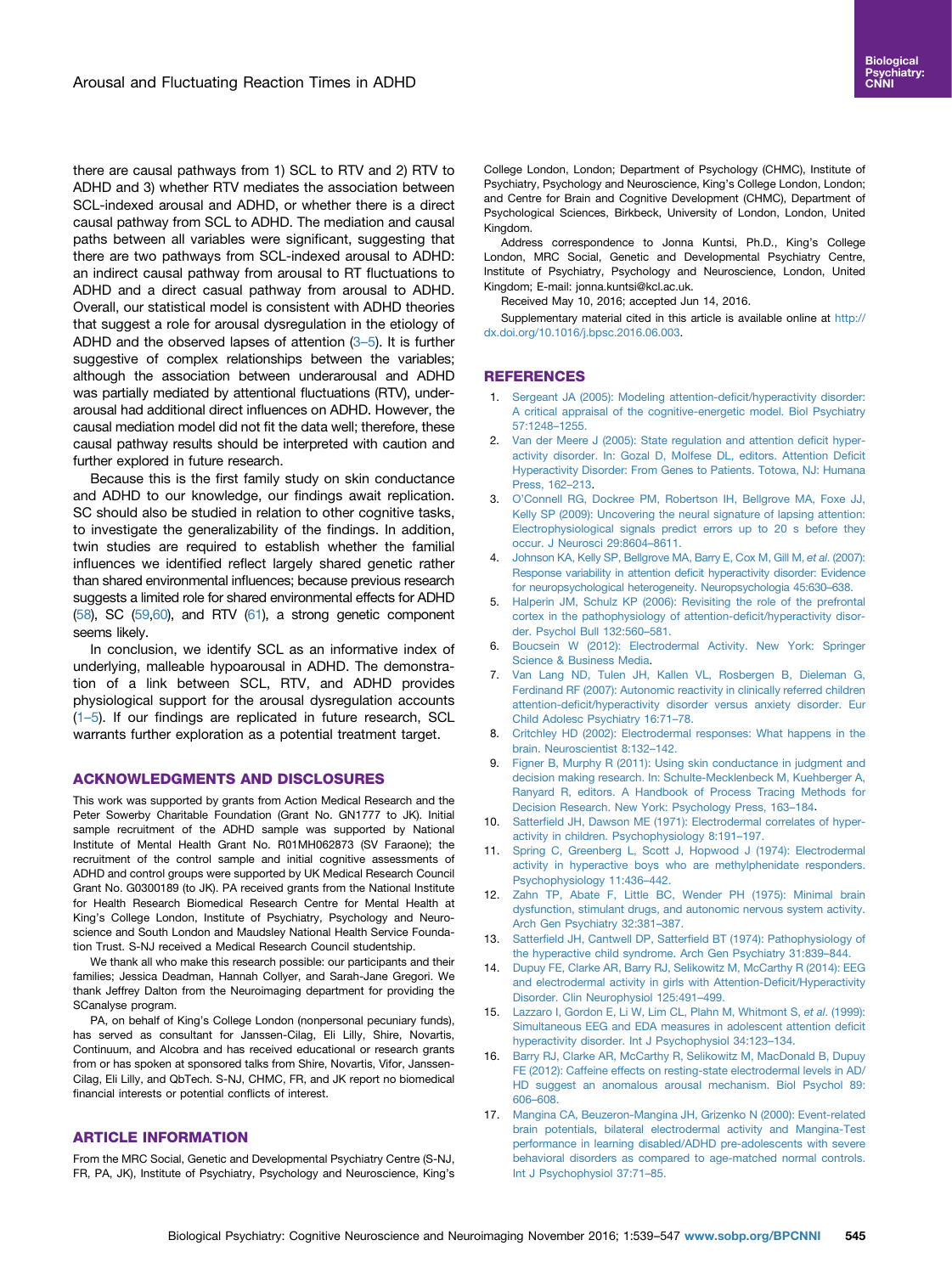- <span id="page-7-0"></span>18. [Mangeot SD, Miller LJ, McIntosh DN, McGrath-Clarke J, Simon J,](http://refhub.elsevier.com/S2451-9022(16)30068-4/sbref18) Hagerman RJ, et al[. \(2001\): Sensory modulation dysfunction in](http://refhub.elsevier.com/S2451-9022(16)30068-4/sbref18) children with attention-defi[cit-hyperactivity disorder. Dev Med Child](http://refhub.elsevier.com/S2451-9022(16)30068-4/sbref18) [Neurol 43:399](http://refhub.elsevier.com/S2451-9022(16)30068-4/sbref18)–406.
- 19. O'[Connell RG, Bellgrove MA, Dockree PM, Robertson IH \(2004\):](http://refhub.elsevier.com/S2451-9022(16)30068-4/sbref19) [Reduced electrodermal response to errors predicts poor sustained](http://refhub.elsevier.com/S2451-9022(16)30068-4/sbref19) [attention performance in attention de](http://refhub.elsevier.com/S2451-9022(16)30068-4/sbref19)ficit hyperactivity disorder. [Neuroreport 15:2535](http://refhub.elsevier.com/S2451-9022(16)30068-4/sbref19)–2538.
- 20. [Iaboni F, Douglas VI, Ditto B \(1997\): Psychophysiological response of](http://refhub.elsevier.com/S2451-9022(16)30068-4/sbref20) [ADHD children to reward and extinction. Psychophysiology 34:](http://refhub.elsevier.com/S2451-9022(16)30068-4/sbref20) 116–[123.](http://refhub.elsevier.com/S2451-9022(16)30068-4/sbref20)
- 21. [Conzelmann A, Gerdes AB, Mucha RF, Weyers P, Lesch K-P, Bähne](http://refhub.elsevier.com/S2451-9022(16)30068-4/sbref21) CG, et al[. \(2014\): Autonomic hypoactivity in boys with attention](http://refhub.elsevier.com/S2451-9022(16)30068-4/sbref21)defi[cit/hyperactivity disorder and the in](http://refhub.elsevier.com/S2451-9022(16)30068-4/sbref21)fluence of methylphenidate. [World J Biol Psychiatry 15:56](http://refhub.elsevier.com/S2451-9022(16)30068-4/sbref21)–65.
- 22. [Mayer K, Wyckoff SN, Strehl U \(2016\): Underarousal in adult ADHD:](http://refhub.elsevier.com/S2451-9022(16)30068-4/sbref22) [How are peripheral and cortical arousal related? Clin EEG Neurosci](http://refhub.elsevier.com/S2451-9022(16)30068-4/sbref22) [47:171](http://refhub.elsevier.com/S2451-9022(16)30068-4/sbref22)–179.
- 23. [Hermens DF, Williams LM, Lazzaro I, Whitmont S, Melkonian D, Gordon E](http://refhub.elsevier.com/S2451-9022(16)30068-4/sbref23) [\(2004\): Sex differences in adult ADHD: A double dissociation in brain](http://refhub.elsevier.com/S2451-9022(16)30068-4/sbref23) [activity and autonomic arousal. Biol Psychol 66:221](http://refhub.elsevier.com/S2451-9022(16)30068-4/sbref23)–233.
- 24. Kofl[er MJ, Rapport MD, Sarver DE, Raiker JS, Orban SA, Friedman](http://refhub.elsevier.com/S2451-9022(16)30068-4/sbref24) LM, et al[. \(2013\): Reaction time variability in ADHD: A meta-analytic](http://refhub.elsevier.com/S2451-9022(16)30068-4/sbref24) [review of 319 studies. Clin Psychol Rev 33:795](http://refhub.elsevier.com/S2451-9022(16)30068-4/sbref24)–811.
- 25. [Kuntsi J, Klein C \(2012\): Intraindividual variability in ADHD and its](http://refhub.elsevier.com/S2451-9022(16)30068-4/sbref25) [implications for research of causal links. Curr Top Behav Neurosci 9:](http://refhub.elsevier.com/S2451-9022(16)30068-4/sbref25) 67–[91.](http://refhub.elsevier.com/S2451-9022(16)30068-4/sbref25)
- 26. [Antonini TN, Narad ME, Langberg JM, Epstein JN \(2013\): Behavioral](http://refhub.elsevier.com/S2451-9022(16)30068-4/sbref26) [correlates of reaction time variability in children with and without](http://refhub.elsevier.com/S2451-9022(16)30068-4/sbref26) [ADHD. Neuropsychology 27:201](http://refhub.elsevier.com/S2451-9022(16)30068-4/sbref26)–209.
- 27. [Kuntsi J, Wood AC, Rijsdijk F, Johnson KA, Andreou P, Albrecht B,](http://refhub.elsevier.com/S2451-9022(16)30068-4/sbref27) et al[. \(2010\): Separation of cognitive impairments in attention-de](http://refhub.elsevier.com/S2451-9022(16)30068-4/sbref27)ficit/ [hyperactivity disorder into 2 familial factors. Arch Gen Psychiatry 67:](http://refhub.elsevier.com/S2451-9022(16)30068-4/sbref27) 1159–[1167.](http://refhub.elsevier.com/S2451-9022(16)30068-4/sbref27)
- 28. [Kuntsi J, Pinto R, Price TS, van der Meere JJ, Frazier-Wood AC, Asherson](http://refhub.elsevier.com/S2451-9022(16)30068-4/sbref28) [P \(2014\): The separation of ADHD inattention and hyperactivity-impulsivity](http://refhub.elsevier.com/S2451-9022(16)30068-4/sbref28) [symptoms: Pathways from genetic effects to cognitive impairments and](http://refhub.elsevier.com/S2451-9022(16)30068-4/sbref28) [symptoms. J Abnorm Child Psychol 42:127](http://refhub.elsevier.com/S2451-9022(16)30068-4/sbref28)–136.
- 29. [Andreou P, Neale BM, Chen W, Christiansen H, Gabriels I, Heise A,](http://refhub.elsevier.com/S2451-9022(16)30068-4/sbref29) et al[. \(2007\): Reaction time performance in ADHD: Improvement under](http://refhub.elsevier.com/S2451-9022(16)30068-4/sbref29) [fast-incentive condition and familial effects. Psychol Med 37:](http://refhub.elsevier.com/S2451-9022(16)30068-4/sbref29) 1703–[1715.](http://refhub.elsevier.com/S2451-9022(16)30068-4/sbref29)
- 30. [Kuntsi J, Wood AC, Van Der Meere J, Asherson P \(2009\): Why](http://refhub.elsevier.com/S2451-9022(16)30068-4/sbref30) [cognitive performance in ADHD may not reveal true potential: Find](http://refhub.elsevier.com/S2451-9022(16)30068-4/sbref30)[ings from a large population-based sample. J Int Neuropsychol Soc](http://refhub.elsevier.com/S2451-9022(16)30068-4/sbref30) [15:570](http://refhub.elsevier.com/S2451-9022(16)30068-4/sbref30)–579.
- 31. O'[Connell RG, Bellgrove MA, Dockree PM, Lau A, Fitzgerald M,](http://refhub.elsevier.com/S2451-9022(16)30068-4/sbref31) [Robertson IH \(2008\): Self-Alert Training: Volitional modulation of](http://refhub.elsevier.com/S2451-9022(16)30068-4/sbref31) [autonomic arousal improves sustained attention. Neuropsychologia](http://refhub.elsevier.com/S2451-9022(16)30068-4/sbref31) [46:1379](http://refhub.elsevier.com/S2451-9022(16)30068-4/sbref31)–1390.
- 32. [Cheung CH, Rijsdijk F, McLoughlin G, Brandeis D, Banaschewski T,](http://refhub.elsevier.com/S2451-9022(16)30068-4/sbref32) Asherson P, et al[. \(2016\): Cognitive and neurophysiological markers of](http://refhub.elsevier.com/S2451-9022(16)30068-4/sbref32) [ADHD persistence and remission. Br J Psychiatry 208:548](http://refhub.elsevier.com/S2451-9022(16)30068-4/sbref32)–555.
- 33. [Cheung CH, Rijdijk F, McLoughlin G, Faraone SV, Asherson P, Kuntsi](http://refhub.elsevier.com/S2451-9022(16)30068-4/sbref33) [J \(2015\): Childhood predictors of adolescent and young adult out](http://refhub.elsevier.com/S2451-9022(16)30068-4/sbref33)[come in ADHD. J Psychiatr Res 62:92](http://refhub.elsevier.com/S2451-9022(16)30068-4/sbref33)–100.
- 34. [Kitsune GL, Cheung CH, Brandeis D, Banaschewski T, Asherson P,](http://refhub.elsevier.com/S2451-9022(16)30068-4/sbref34) McLoughlin G, et al[. \(2015\): A matter of time: The in](http://refhub.elsevier.com/S2451-9022(16)30068-4/sbref34)fluence of [recording context on EEG spectral power in adolescents and young](http://refhub.elsevier.com/S2451-9022(16)30068-4/sbref34) [adults with ADHD. Brain Topogr 28:580](http://refhub.elsevier.com/S2451-9022(16)30068-4/sbref34)–590.
- 35. [Chen W, Zhou K, Sham P, Franke B, Kuntsi J, Campbell D,](http://refhub.elsevier.com/S2451-9022(16)30068-4/sbref35) et al. [\(2008\): DSM-IV combined type ADHD shows familial association with](http://refhub.elsevier.com/S2451-9022(16)30068-4/sbref35) [sibling trait scores: A sampling strategy for QTL linkage. Am J Med](http://refhub.elsevier.com/S2451-9022(16)30068-4/sbref35) [Genet B Neuropsychiatr Genet 147B:1450](http://refhub.elsevier.com/S2451-9022(16)30068-4/sbref35)–1460.
- 36. [Wechsler D \(1991\): Wechsler Intelligence Scale for Children, 3rd ed](http://refhub.elsevier.com/S2451-9022(16)30068-4/sbref36) [London: The Psychological Corporation.](http://refhub.elsevier.com/S2451-9022(16)30068-4/sbref36)
- 37. Kooij JJS, Francken MH (2007): Diagnostic Interview for ADHD (DIVA) in adults. Available at: http://www.psyq.nl/fi[les/1263005/DIVA\\_2\\_EN.](http://www.psyq.nl/files/1263005/DIVA_2_EN.pdf) [pdf.](http://www.psyq.nl/files/1263005/DIVA_2_EN.pdf) Accessed November 2015.
- 38. [Barkley RA, Murphy K \(2006\): Attention De](http://refhub.elsevier.com/S2451-9022(16)30068-4/sbref37)ficit Hyperactivity Disorder: A Clinical Workbook, 3rd ed [New York: Guilford Press.](http://refhub.elsevier.com/S2451-9022(16)30068-4/sbref37)
- 39. [Lim CL, Rennie C, Barry RJ, Bahramali H, Lazzaro I, Manor B,](http://refhub.elsevier.com/S2451-9022(16)30068-4/sbref38) et al. [\(1997\): Decomposing skin conductance into tonic and phasic com](http://refhub.elsevier.com/S2451-9022(16)30068-4/sbref38)[ponents. Int J Psychophysiol 25:97](http://refhub.elsevier.com/S2451-9022(16)30068-4/sbref38)–109.
- 40. [Williams LM, Phillips ML, Brammer MJ, Skerrett D, Lagopoulos J,](http://refhub.elsevier.com/S2451-9022(16)30068-4/sbref39) Rennie C, et al[. \(2001\): Arousal dissociates amygdala and hippo](http://refhub.elsevier.com/S2451-9022(16)30068-4/sbref39)[campal fear responses: evidence from simultaneous fMRI and skin](http://refhub.elsevier.com/S2451-9022(16)30068-4/sbref39) [conductance recording. Neuroimage 14:1070](http://refhub.elsevier.com/S2451-9022(16)30068-4/sbref39)–1079.
- 41. [Williams LM, Brammer MJ, Skerrett D, Lagopolous J, Rennie C, Kozek](http://refhub.elsevier.com/S2451-9022(16)30068-4/sbref40) K, et al[. \(2000\): The neural correlates of orienting: An integration of](http://refhub.elsevier.com/S2451-9022(16)30068-4/sbref40) [fMRI and skin conductance orienting. Neuroreport 11:3011](http://refhub.elsevier.com/S2451-9022(16)30068-4/sbref40)–3015.
- 42. [Lewis G, Pelosi AJ, Araya R, Dunn G \(1992\): Measuring psychiatric](http://refhub.elsevier.com/S2451-9022(16)30068-4/sbref41) [disorder in the community: A standardized assessment for use by lay](http://refhub.elsevier.com/S2451-9022(16)30068-4/sbref41) [interviewers. Psychol Med 22:465](http://refhub.elsevier.com/S2451-9022(16)30068-4/sbref41)–486.
- 43. [Tye C, Rijsdijk F, Greven CU, Kuntsi J, Asherson P, McLoughlin G](http://refhub.elsevier.com/S2451-9022(16)30068-4/sbref42) (2012): Shared genetic infl[uences on ADHD symptoms and very low](http://refhub.elsevier.com/S2451-9022(16)30068-4/sbref42)[frequency EEG activity: A twin study. J Child Psychol Psychiatry 53:](http://refhub.elsevier.com/S2451-9022(16)30068-4/sbref42) 706–[715.](http://refhub.elsevier.com/S2451-9022(16)30068-4/sbref42)
- 44. [Wood AC, Asherson P, Rijsdijk F, Kuntsi J \(2009\): Is overactivity a](http://refhub.elsevier.com/S2451-9022(16)30068-4/sbref43) [core feature in ADHD? Familial and receiver operating characteristic](http://refhub.elsevier.com/S2451-9022(16)30068-4/sbref43) [curve analysis of mechanically assessed activity level. J Am Acad](http://refhub.elsevier.com/S2451-9022(16)30068-4/sbref43) [Child Adolesc Psychiatry 48:1023](http://refhub.elsevier.com/S2451-9022(16)30068-4/sbref43)–1030.
- 45. [Boker S, Neale M, Maes H, Wilde M, Spiegel M, Brick T,](http://refhub.elsevier.com/S2451-9022(16)30068-4/sbref44) et al. (2011): [OpenMx: An Open Source Extended Structural Equation Modeling](http://refhub.elsevier.com/S2451-9022(16)30068-4/sbref44) [Framework. Psychometrika 76:306](http://refhub.elsevier.com/S2451-9022(16)30068-4/sbref44)–317.
- 46. [Cheung CH, Wood AC, Paloyelis Y, Arias-Vasquez A, Buitelaar JK,](http://refhub.elsevier.com/S2451-9022(16)30068-4/sbref45) Franke B, et al[. \(2012\): Aetiology for the covariation between](http://refhub.elsevier.com/S2451-9022(16)30068-4/sbref45) [combined type ADHD and reading dif](http://refhub.elsevier.com/S2451-9022(16)30068-4/sbref45)ficulties in a family study: The [role of IQ. J Child Psychol Psychiatry 53:864](http://refhub.elsevier.com/S2451-9022(16)30068-4/sbref45)–873.
- [Baron RM, Kenny DA \(1986\): The moderator-mediator variable](http://refhub.elsevier.com/S2451-9022(16)30068-4/sbref46) [distinction in social psychological research: Conceptual, strategic,](http://refhub.elsevier.com/S2451-9022(16)30068-4/sbref46) [and statistical considerations. J Pers Soc Psychol 51:1173](http://refhub.elsevier.com/S2451-9022(16)30068-4/sbref46)–1182.
- 48. [Rijsdijk FV, van Haren NEM, Picchioni MM, McDonald C, Toulopoulou T,](http://refhub.elsevier.com/S2451-9022(16)30068-4/sbref47) Hulshoff Pol HE, et al[. \(2005\): Brain MRI abnormalities in schizophrenia:](http://refhub.elsevier.com/S2451-9022(16)30068-4/sbref47) [Same genes or same environment? Psychol Med 35:1399](http://refhub.elsevier.com/S2451-9022(16)30068-4/sbref47)–1409.
- 49. [Barry RJ, Clarke AR, Johnstone SJ, McCarthy R, Selikowitz M \(2009\):](http://refhub.elsevier.com/S2451-9022(16)30068-4/sbref48) [Electroencephalogram theta/beta ratio and arousal in attention-de](http://refhub.elsevier.com/S2451-9022(16)30068-4/sbref48)ficit/ [hyperactivity disorder: Evidence of independent processes. Biol](http://refhub.elsevier.com/S2451-9022(16)30068-4/sbref48) [Psychiatry 66:398](http://refhub.elsevier.com/S2451-9022(16)30068-4/sbref48)–401.
- 50. [Zhang S, Hu S, Chao HH, Ide JS, Luo X, Farr OM,](http://refhub.elsevier.com/S2451-9022(16)30068-4/sbref49) et al. (2014): [Ventromedial prefrontal cortex and the regulation of physiological](http://refhub.elsevier.com/S2451-9022(16)30068-4/sbref49) [arousal. Soc Cogn Affect Neurosci 9:900](http://refhub.elsevier.com/S2451-9022(16)30068-4/sbref49)–908.
- 51. [Nagai Y, Critchley HD, Featherstone E, Trimble MR, Dolan RJ \(2004\):](http://refhub.elsevier.com/S2451-9022(16)30068-4/sbref50) [Activity in ventromedial prefrontal cortex covaries with sympathetic](http://refhub.elsevier.com/S2451-9022(16)30068-4/sbref50) [skin conductance level: A physiological account of a](http://refhub.elsevier.com/S2451-9022(16)30068-4/sbref50) "default mode" [of brain function. Neuroimage 22:243](http://refhub.elsevier.com/S2451-9022(16)30068-4/sbref50)–251.
- 52. [Lawrence CA, Barry RJ, Clarke AR, Johnstone SJ, McCarthy R,](http://refhub.elsevier.com/S2451-9022(16)30068-4/sbref51) Selikowitz M, et al[. \(2005\): Methylphenidate effects in attention](http://refhub.elsevier.com/S2451-9022(16)30068-4/sbref51) defi[cit/hyperactivity disorder: Electrodermal and ERP measures during](http://refhub.elsevier.com/S2451-9022(16)30068-4/sbref51) [a continuous performance task. Psychopharmacology \(Berl\) 183:81](http://refhub.elsevier.com/S2451-9022(16)30068-4/sbref51)–91.
- 53. [Tamm L, Narad ME, Antonini TN, O](http://refhub.elsevier.com/S2451-9022(16)30068-4/sbref52)'Brien KM, Hawk LW Jr, Epstein [JN \(2012\): Reaction time variability in ADHD: A review. Neurother](http://refhub.elsevier.com/S2451-9022(16)30068-4/sbref52)[apeutics 9:500](http://refhub.elsevier.com/S2451-9022(16)30068-4/sbref52)–508.
- 54. [Kuntsi J, Oosterlaan J, Stevenson J \(2001\): Psychological mecha](http://refhub.elsevier.com/S2451-9022(16)30068-4/sbref53)[nisms in hyperactivity: I. Response inhibition de](http://refhub.elsevier.com/S2451-9022(16)30068-4/sbref53)ficit, working memory [impairment, delay aversion, or something else? J Child Psychol](http://refhub.elsevier.com/S2451-9022(16)30068-4/sbref53) [Psychiatry 42:199](http://refhub.elsevier.com/S2451-9022(16)30068-4/sbref53)–210.
- 55. [Sergeant JA, Geurts H, Huijbregts S, Scheres A, Oosterlaan J \(2003\):](http://refhub.elsevier.com/S2451-9022(16)30068-4/sbref54) [The top and the bottom of ADHD: A neuropsychological perspective.](http://refhub.elsevier.com/S2451-9022(16)30068-4/sbref54) [Neurosci Biobehav Rev 27:583](http://refhub.elsevier.com/S2451-9022(16)30068-4/sbref54)–592.
- 56. [Scheres A, Oosterlaan J, Sergeant JA \(2001\): Response execution](http://refhub.elsevier.com/S2451-9022(16)30068-4/sbref55) [and inhibition in children with AD/HD and other disruptive disorders:](http://refhub.elsevier.com/S2451-9022(16)30068-4/sbref55) [The role of behavioural activation. J Child Psychol Psychiatry 42:](http://refhub.elsevier.com/S2451-9022(16)30068-4/sbref55) 347–[357.](http://refhub.elsevier.com/S2451-9022(16)30068-4/sbref55)
- 57. O'[Connell RG, Dockree PM, Bellgrove MA, Turin A, Ward S, Foxe JJ,](http://refhub.elsevier.com/S2451-9022(16)30068-4/sbref56) et al[. \(2009\): Two types of action error: Electrophysiological evidence](http://refhub.elsevier.com/S2451-9022(16)30068-4/sbref56) [for separable inhibitory and sustained attention neural mechanisms](http://refhub.elsevier.com/S2451-9022(16)30068-4/sbref56) [producing error on go/no-go tasks. J Cogn Neurosci 21:93](http://refhub.elsevier.com/S2451-9022(16)30068-4/sbref56)–104.